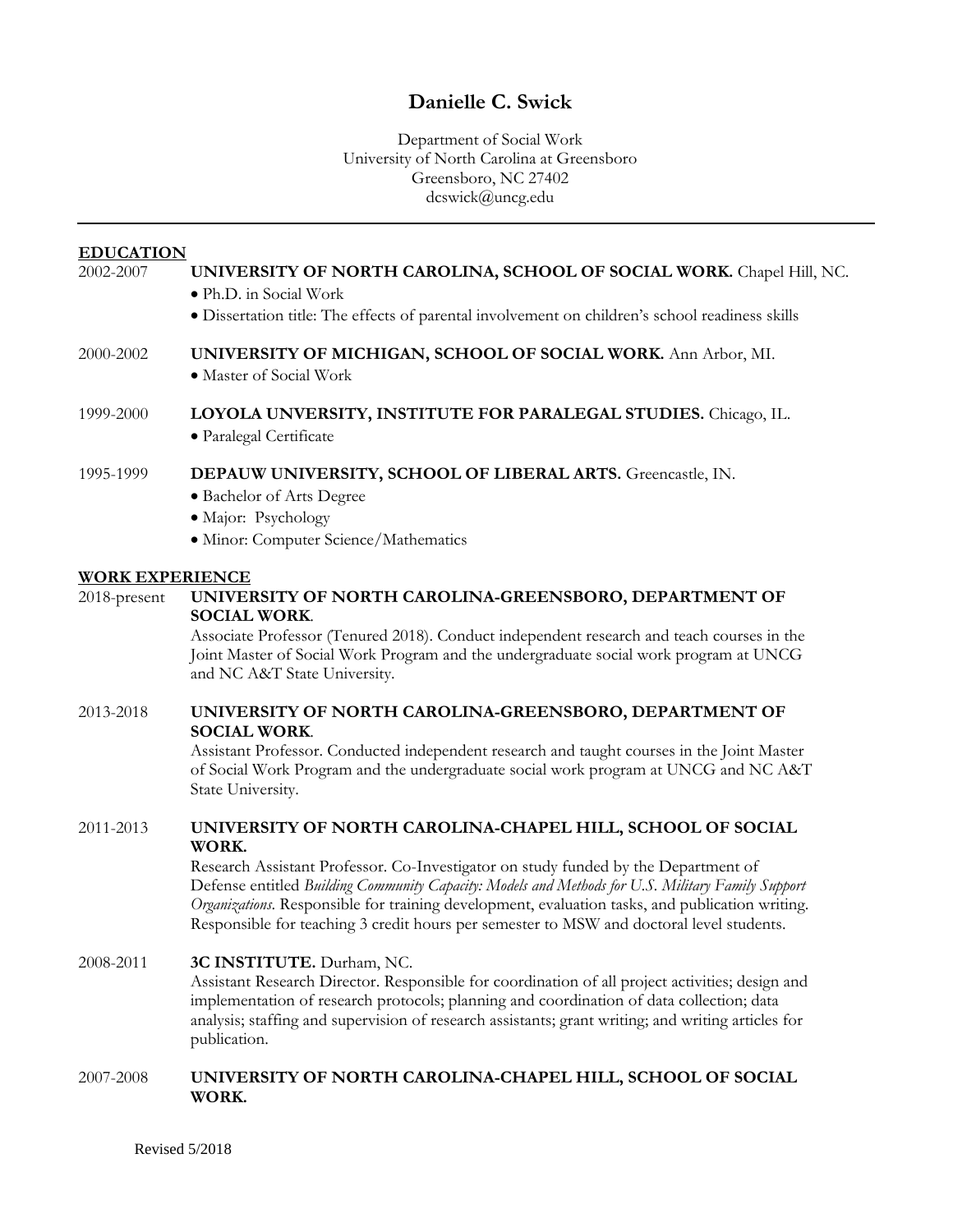Postdoctoral research associate and lead statistician for a project led by Dr. Dennis Orthner. Responsible for analyzing the effectiveness of a school and career engagement intervention called "CareerStart" with over 7,000 middle school students. Assisted in presentation and publication of findings.

#### 2002-2007 **UNIVERSITY OF NORTH CAROLINA-CHAPEL HILL, SCHOOL OF SOCIAL WORK.**

Research assistant for Dr. Oscar Barbarin. Project Data Manager for intervention project titled, "Literacy Practices in African American Families." Supervised and trained a team of undergraduate and graduate students in the implementation of developmental assessments. Assisted in writing articles, data analysis, questionnaire development, and implementing family literacy intervention.

#### 2004-2005 **UNIVERSITY OF NORTH CAROLINA-CHAPEL HILL, OFFICE OF UNDERGRADUATE RESEARCH.**

Program evaluator for Graduate Research Consultant pilot program that incorporates research projects into undergraduate courses with the assistance of a graduate student. Responsible for full scale evaluation of the pilot program including qualitative interviews, data analysis, and writing of final report.

## 2003 **UNIVERSITY OF NORTH CAROLINA-CHAPEL HILL, OFFICE OF UNDERGRADUATE RESEARCH.**

Graduate research consultant for undergraduate students enrolled in a communication studies class. Assisted students in developing and implementing group research projects. Provided guidance in data analysis, writing, and dissemination of results.

## 2001-2002 **SOS COMMUNITY SERVICES.** Ann Arbor, MI.

**Time for Tots Therapeutic Nursery School.** Co-facilitated a therapeutic preschool group for at-risk preschoolers. Assisted in curriculum and activity development. Provided individualized treatment to infants and toddlers. **Crisis Center.** Offered crisis counseling services by telephone and in-person.

## 2000-2002 **UNIVERSITY OF MICHIGAN, SCHOOL OF SOCIAL WORK.**

Research assistant for Dr. Leslie Hollingsworth, studying mothers who have lost custody of their children. Assisted in coding interviews, writing concept paper, questionnaire development, and literature reviews.

#### 2000-2001 **UNIVERSITY OF MICHIGAN, MICHIGAN FAMILY STUDY.**

Conducted structured developmental laboratory assessment sessions and administered multiple assessment protocols within family home environments for infant mental health research study. Assessed infant development and infant/parent interactions.

#### **TEACHING EXPERIENCE AT THE BSW LEVEL**

- 2014-present School Social Work
- 2013-present Introduction to Social Work
- 2013-present Introduction to Social Work Data Analysis

## **TEACHING EXPERIENCE AT THE MSW LEVEL**

- 2017-present Social Work Research Methods
- 2016-present Advanced School Social Work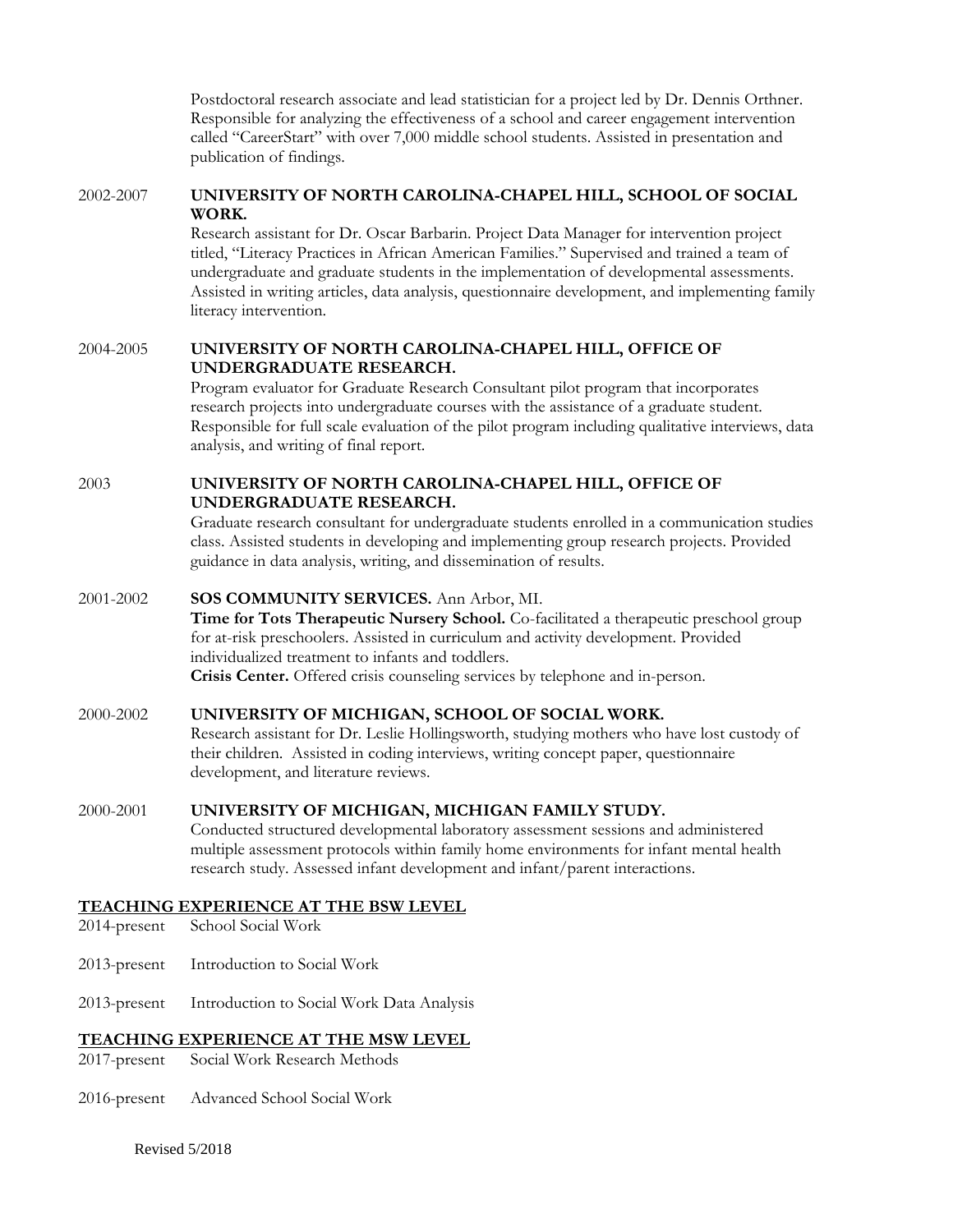| 2014-present         | Research Designs and Data Analysis for Social Work Practice                                                                                                     |
|----------------------|-----------------------------------------------------------------------------------------------------------------------------------------------------------------|
| 2011-2013            | Evaluation of Social Work Interventions (Lead Teacher, 2012)                                                                                                    |
| 2011                 | Infancy through Adolescent Development: HBSE                                                                                                                    |
| 2006-2008            | Individual and Family Development: HBSE (Summer Bridge Course)                                                                                                  |
| 2006-2008            | Foundations for Evidence Based Practice                                                                                                                         |
|                      | <b>TEACHING EXPERIENCE AT THE DOCTORAL LEVEL</b>                                                                                                                |
| 2012                 | Introduction to Social Statistics and Data Analysis                                                                                                             |
| 2005-2007            | Longitudinal and Multilevel Analysis (Teaching assistant)                                                                                                       |
| <b>HONORS/AWARDS</b> |                                                                                                                                                                 |
| 2018                 | Faculty Excellence in Research and Creative Activity Honoree, University of North Carolina<br>at Greensboro                                                     |
| 2017                 | Graduate Mentoring Award Nominee, School of Health and Human Sciences, University of<br>North Carolina at Greensboro                                            |
| 2017                 | Faculty Excellence in Research and Creative Activity Honoree, University of North Carolina<br>at Greensboro                                                     |
| 2016                 | Teaching Excellence Award Nominee, School of Health and Human Sciences, University of<br>North Carolina at Greensboro                                           |
| 2015                 | Fellow, School of Health and Human Sciences Summer Grant Writing Program, University of<br>North Carolina at Greensboro                                         |
| 2015                 | Teaching Excellence Award Nominee, School of Health and Human Sciences, University of<br>North Carolina at Greensboro                                           |
| 2015                 | Junior Research Excellence Award Nominee, School of Health and Human Sciences,<br>University of North Carolina at Greensboro                                    |
| 2014-2015            | New Faculty Mentoring Program Fellow, University of North Carolina at Greensboro                                                                                |
| 2013                 | Completed funded Institute for Education Sciences (IES) Summer Research Training<br>Institute: Cluster Randomized Trials. Northwestern University, Evanston, IL |
| 2006-2007            | Graduate School Dissertation Completion Fellowship, University of North Carolina                                                                                |
| 2005-2006            | Center for Developmental Science Pre-Doctoral Fellowship, University of North Carolina                                                                          |
| 2004-2006            | Spencer Foundation Education Policy Research Training Program, Duke University                                                                                  |
| $2002 - 2003$        | Brody Fellowship, University of North Carolina                                                                                                                  |
| 2000-2002            | School of Social Work Michigan Scholar Program, University of Michigan                                                                                          |
| 1999-2000            | Lambda Epsilon Chi Honorary Society, Loyola University                                                                                                          |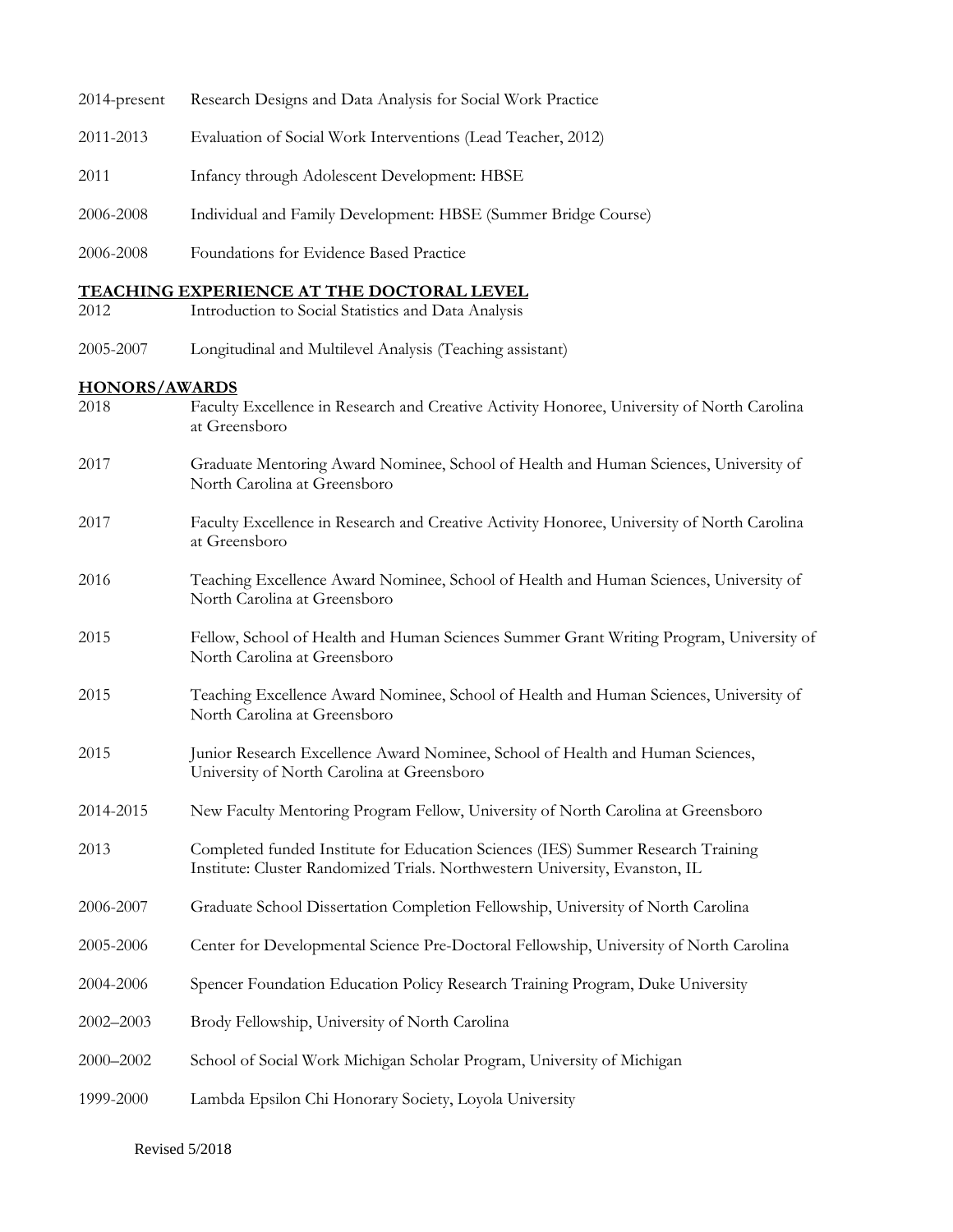- 1995-1999 Judaic Fellows Academic Scholarship, DePauw University
- 1995-1999 Alpha Lambda Delta, Phi Eta Sigma, and Psi Chi Honorary Societies, DePauw University

#### **PROFESSIONAL AFFILIATIONS**

- 2013-present Council on Social Work Education (CSWE)
- 2004-present Society for Social Work and Research (SSWR)
- 2004-present National Association of Social Workers (NASW)
- 2012-2014 National Council on Family Relations (NCFR)
- 2004-2007 Society for Research in Child Development (SRCD)

#### **UNIVERSITY, SCHOOL, AND DEPARTMENTAL SERVICE**

- 2018-present **Chair**, University Research Grants Committee, UNC-Greensboro
- 2018-present **Member**, Health and Human Sciences Dean Search Committee, UNC-Greensboro
- 2018-present **Member**, School of Education Faculty Search Committee, UNC-Greensboro
- 2018-present **Chair-Elect**, Health and Human Sciences Faculty Assembly, UNC-Greensboro
- 2017-present **Co-Chair**, Child and Family Services Design Team, UNC-Greensboro/Moss Street Partnership School
- 2017-2018 **Member**, Department of Human Development and Family Studies (HDFS) Faculty Search Committee, UNC-Greensboro
- 2016-present **Member,** Joint Committee on Doctoral Social Work Programming, UNC-Greensboro/N.C. A&T
- 2016-present **Member**, Joint Master of Social Work Faculty Committee, UNC-Greensboro/N.C. A&T
- 2015-present **Coordinator,** School Social Work Licensure Program (undergraduate and graduate), UNC-Greensboro
- 2015-present **Member**, School of Health and Human Sciences Cares Committee, UNC-Greensboro
- 2015-present **Member,** Teachers Education Program Coordinators, UNC-Greensboro
- 2015-present **Member,** Social Work Department Faculty Search Committee, UNC-Greensboro
- 2014-present **Member,** University Research Grants Committee, UNC-Greensboro.
- 2013-2016 **Member**, BSW Faculty Committee, UNC-Greensboro
- 2011-2013 **Member,** Research Sequence Committee, School of Social Work, UNC-Chapel Hill
- 2007-2008 **Member,** Reaccreditation Task Force, School of Social Work, UNC-Chapel Hill
- 2004-2007 **Member,** Making Critical Research Connections, UNC-Chapel Hill
- 2004-2005 **Member,** Doctoral Program Committee, School of Social Work, UNC-Chapel Hill
- Revised 5/2018 2004-2005 **Member,** Doctoral Program Peer Mentoring Program, School of Social Work, UNC-Chapel Hill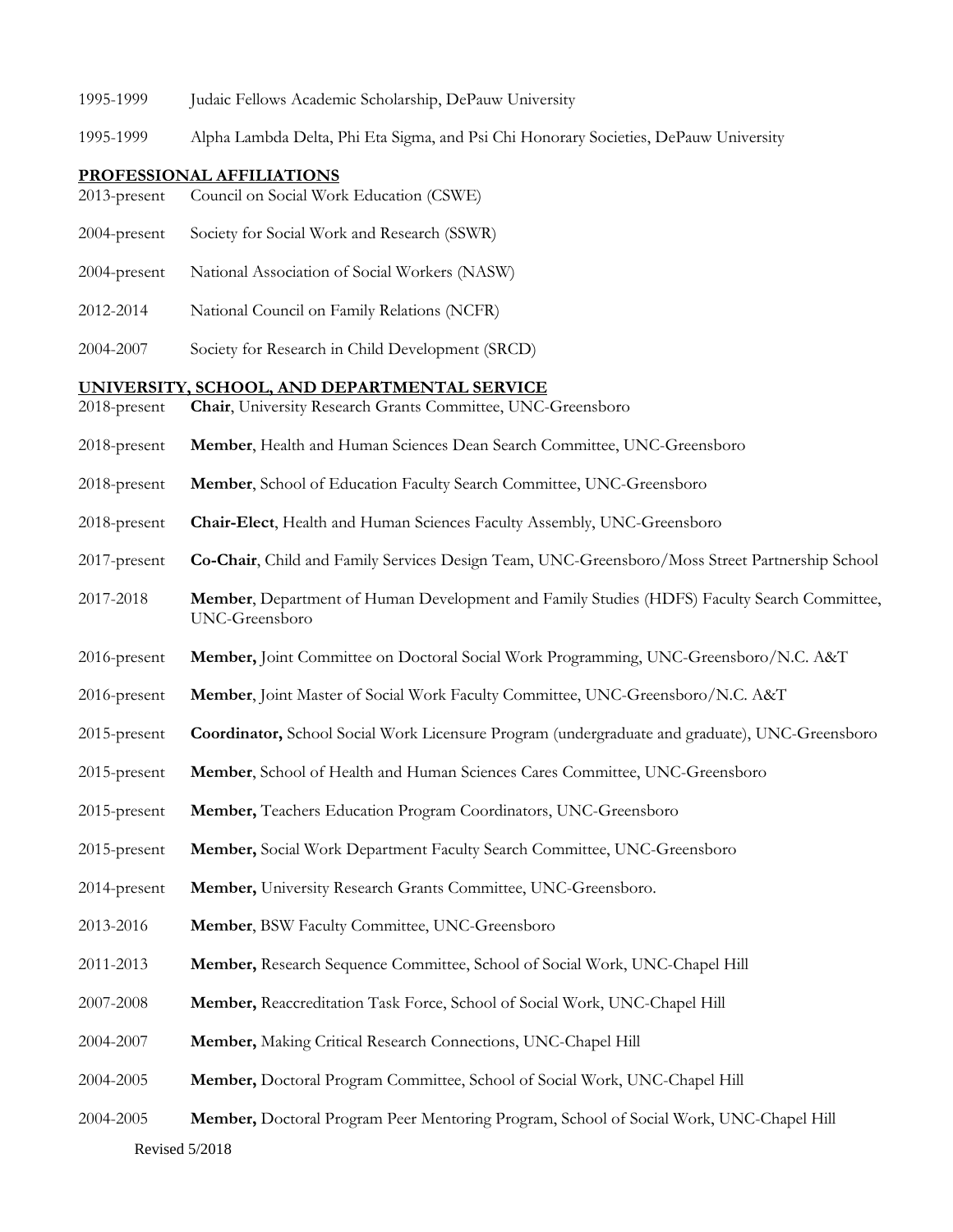#### **COMMUNITY AND PROFESSIONAL SERVICE**

- 2017-present **Reviewer,** *International Journal of School-Based Counseling*
- 2017-present **Vice-President, Board of Directors,** North Carolina School-Based Health Alliance
- 2016-present **Secretary, Board of Directors**, Jewish Family Services, Greensboro, NC
- 2015-present **Board Member**, North Carolina School-Based Health Alliance
- 2015-present **Reviewer,** *Urban Education*
- 2014-present **Board Member,** Jewish Family Services, Greensboro, NC
- 2014-present **Reviewer,** *Advances in School Mental Health Promotion*
- 2013-present **Editorial Board Member,** *Journal of Adolescent and Family Health*
- 2012-present **Reviewer,** *Family Relations: Interdisciplinary Journal of Applied Family Studies*
- 2012-present **Reviewer,** *Journal of Marriage and Family*
- 2010-present **Reviewer,** *Journal of Autism and Developmental Disorders*
- 2007-present **Reviewer,** *Early Childhood Research Quarterly*

#### **GRADUATE STUDENT RESEARCH SUPERVISION**

- 2018 Graduate Research Assistant Caroline Doyle received the College of Health and Human Sciences Outstanding Junior Graduate Research Assistant Award, N.C. A&T
- 2011-2013 Doctoral Dissertation Committee Member for Carly Hoffend, School of Education, UNC-Chapel Hill
- 2010-2011 Masters Thesis Committee Member for Carly Hoffend, School of Education, UNC-Chapel Hill

#### **EXTERNAL GRANTS, CONTRACTS, AND PROPOSALS**

- **Key: BOLD = funded**;  $\text{tails} = \text{not } \text{fanded}$ ;  $* = \text{projects during appointment at UNCG}$
- **2017-2021 \*Health Resources and Services Administration (HRSA). Co-Investigator on a project to assist social work students over four years in the Joint Master of Social Work Program with North Carolina Agricultural and Technological State University and the University of North Carolina at Greensboro with stipend support and interprofessional workforce preparation and education in integrated behavioral health. (\$1.9 million)**
- **2017-2018 \*North Carolina School Based Health Alliance. Principal Investigator on a project to collect and analyze risk assessment data from the RAAPS tool from youth being served in school-based health centers across the state of North Carolina to determine the most serious or common adolescent risk factors. (\$10,819)**
- **2015 \*Durham Public Schools. Principal Investigator on a project to evaluate the longitudinal effects of a school-based support mental health program in seven elementary schools. (\$10,000)**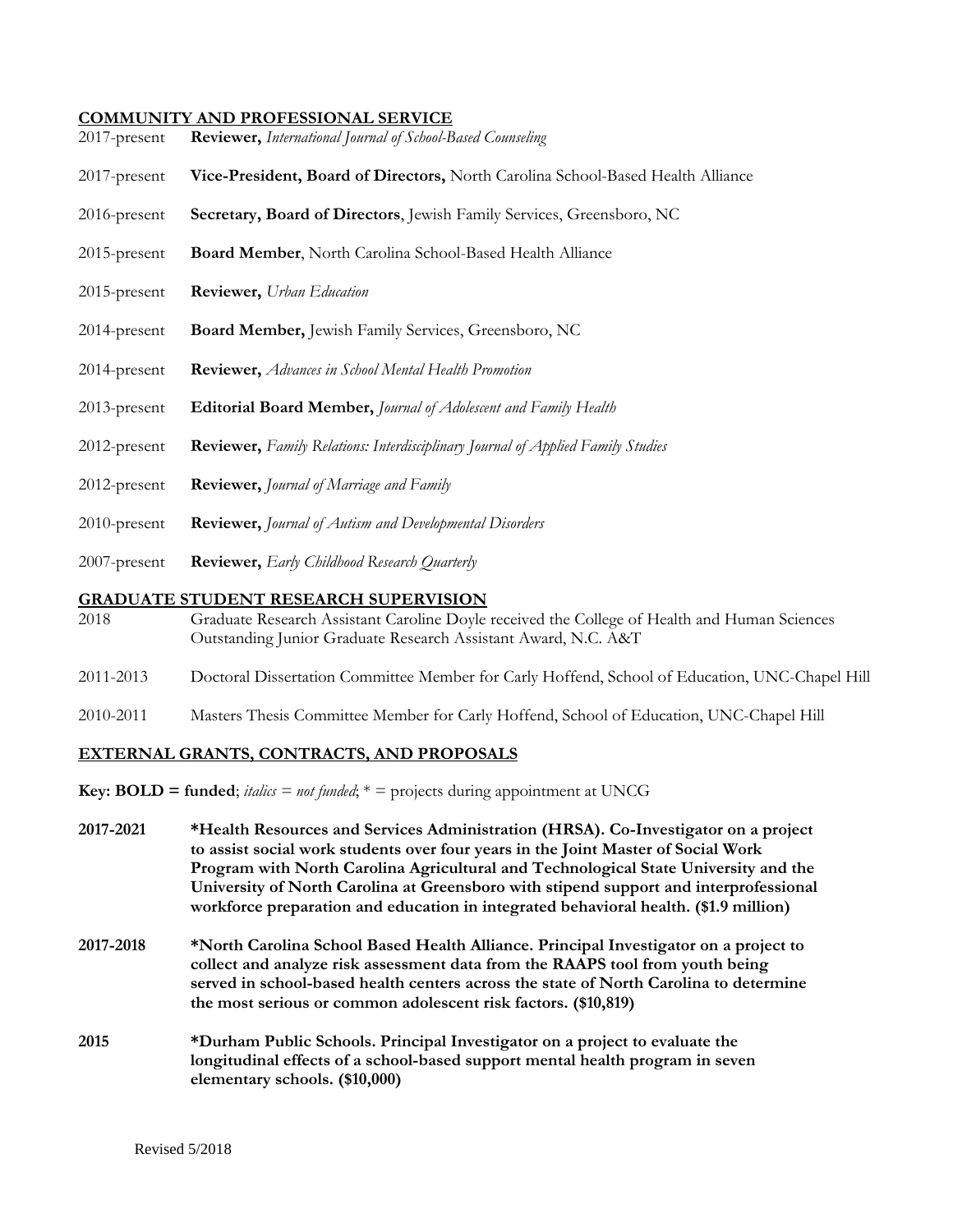| 2014      | *Department of Education, subcontract with Kuna, Idaho School District. Promoting Success: A School-<br>Based Support Program, \$121,538 (not funded)                                                                                                                                                                                                                                                                                                                                                             |
|-----------|-------------------------------------------------------------------------------------------------------------------------------------------------------------------------------------------------------------------------------------------------------------------------------------------------------------------------------------------------------------------------------------------------------------------------------------------------------------------------------------------------------------------|
| 2013-2014 | *Armfield-Reeves Grant. Principal Investigator on a project to evaluate the<br>effectiveness of Student U Health. The goal of Student U Health, an initiative based<br>in Durham Public Schools, is to increase physical and emotional protective health<br>factors in underserved junior high and high school students. (\$12,670)                                                                                                                                                                               |
| 2012-2014 | *Durham Public Schools. Co-Principal Investigator on a project to implement and<br>evaluate a school-based support program in elementary schools. The goal of the<br>project was to leverage a multi-system partnership between school, mental health, and<br>university systems, in order to optimize resources and improve outcomes for children<br>and families within the community. Although this grant began prior to my<br>appointment at UNCG, I was able to bring this grant with me to UNCG. (\$60,000) |
| 2011-2013 | Department of Defense & U.S. Department of Agriculture. Co-Investigator on<br>Building Community Capacity: Models and Methods for U.S. Military Family Support<br>Organizations. The major goal of this project was to develop a conceptual model and<br>identify practice strategies and assessment tools that will enable military family<br>support organizations to enhance the capacity of communities in achieving desired<br>resiliency/recovery results for military personnel and families. (\$415,498)  |
| 2010-2011 | National Institute of Mental Health. Co-Principal Investigator on Supplement to<br>Web-based Dissemination Tool (WDT) for Community Mental Health. The major<br>goal of this project was to develop and test a treatment outcomes module to be<br>integrated into the Web-based Dissemination Tool for Community Mental Health.<br>$(\$224,951)$                                                                                                                                                                  |
| 2009-2011 | National Institute of Mental Health. Co-Principal Investigator on Web-based<br>Dissemination Tool (WDT) for Community Mental Health. The major goal of this<br>project was to develop and test a web-based dissemination tool that supports quality<br>implementation of community-based mental health evidence-based interventions for<br>youth and their families. (\$499,986)                                                                                                                                  |
| 2008-2010 | National Institute of Mental Health. Project Coordinator on Web-based<br>Dissemination Tool (WDT) to Disseminate Empirically-based Interventions to<br>Schools. The major goal of this project was to develop and test a web-based<br>dissemination tool to help schools implement evidence-based interventions with<br>greater adherence to the intervention protocol. (\$249,955)                                                                                                                               |
| 2006-2009 | National Institute of Mental Health. Project Coordinator on Adapting Evidence-<br>Based Social Skills Training for Individuals with High Functioning Autism. This<br>project supported full development of a social skills training curriculum for children<br>ages 8-12 years with high functioning autism spectrum disorders, as well as efficacy<br>testing with children and parents. (\$1,124,933)                                                                                                           |
|           |                                                                                                                                                                                                                                                                                                                                                                                                                                                                                                                   |

# **INTERNAL GRANTS, CONTRACTS, AND PROPOSALS**

**Key: BOLD = funded**; *italics = not funded*;  $* =$  projects during appointment at UNCG

**2017 \*Child and Family Research Network Summer Grant Award. Co-Principal Investigator on a project to pilot and evaluate a school-based mental health program in Asheboro City Schools. (\$5,000)**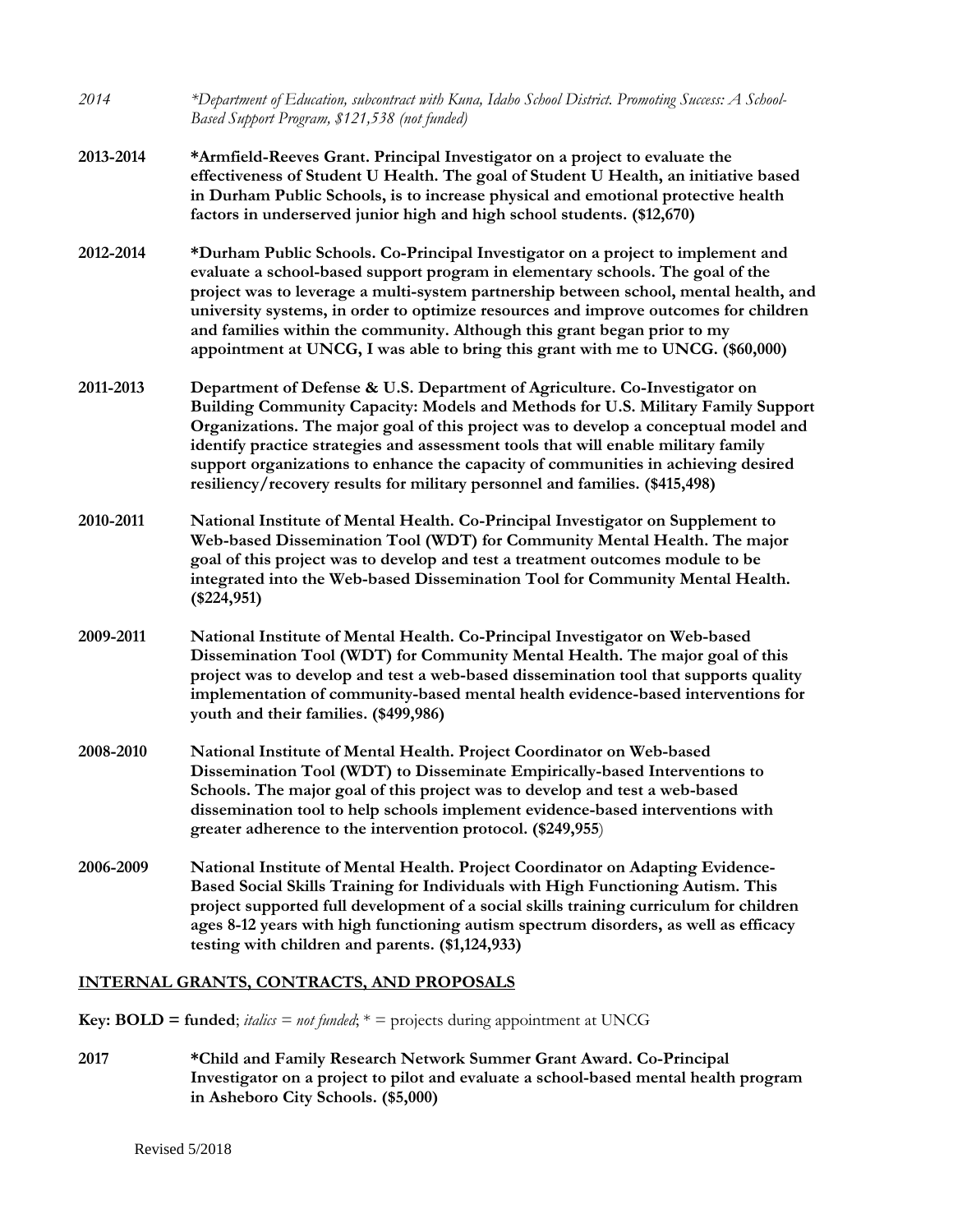| 2016      | *Child and Family Research Network Summer Grant Award. Proposed a project to evaluate a parent<br>involvement program, Parent Academy, in Guilford County Schools \$5,000 (not funded).                                                                                                                                                                                                                                                                              |
|-----------|----------------------------------------------------------------------------------------------------------------------------------------------------------------------------------------------------------------------------------------------------------------------------------------------------------------------------------------------------------------------------------------------------------------------------------------------------------------------|
| 2016      | *Undergraduate Research Creativity Award. Faculty Supervisor/Mentor on An<br>Examination of the Prevalence Rates of Non-Prescribed Use of Stimulant Drugs on a<br>College Campus. The purpose of this study was to determine the prevalence rates of<br>non-prescribed stimulant drugs on UNCG's campus, with the goal of bringing<br>awareness and creating dialogue around this growing trend on college campuses.<br>(\$1,500)                                    |
| 2016      | *International Programs Center (IPC) International Travel Fund (ITF) Grant. This<br>grant supported my travel to Oxford University to participate in an international<br>conference, where I presented a paper. (\$600)                                                                                                                                                                                                                                              |
| 2015-2016 | *Undergraduate Research Creativity Award. Faculty Supervisor/Mentor on Same-Sex<br>Marriage Bans and Levels of Minority Stress Experienced in the LGBT Community.<br>This study explored whether levels of minority stress among LGBT individuals<br>changed since the overturning of the Defense of Marriage Act. (\$3,000)                                                                                                                                         |
| 2015-2016 | *Faculty First Summer Scholarship Support Award. Principal Investigator on<br>Examining Adolescent Risk Factors from a School-Based Health Center Collaborative<br>to Inform Prevention and Intervention Efforts. The purpose of this project was to<br>analyze data from youth being served in school-based health centers in three counties<br>in North Carolina to determine the most serious or common adolescent risk factors<br>across the counties. (\$4,999) |

#### **PUBLICATIONS**

- \* = publications during appointment at UNCG
- $t =$  denotes student

#### Peer Reviewed Articles

- 1. \***Swick, D. C.,** & Powers, J. D. (in press). Increasing access to care by delivering mental health services in schools: The School-Based Support Program. *School Community Journal.*
- 2. \*Grady, M., **Swick, D. C.**, & Powers, J. D. (2018). The Implicit Curriculum Survey: An examination of the psychometric properties. *Journal of Social Work Education*, *54*, 261-269.
- 3. \*Mendez, J., & **Swick, D. C.** (2018). Guilford Parent Academy: A collaborative effort to engage parents in children's education. *Education and Treatment of Children, 41*, 249-268.
- 4. \*Powers, J. D., & **Swick, D. C.** (2017). Establishing and maintaining successful university-school partnerships in school-based research. *International Journal for School-Based Family Counseling, 9*, 1-7.
- 5. \*Wegmann, K. M., Powers, J. D., **Swick, D. C.**, & +Watkins, C (2017). Supporting academic achievement through school-based mental health services: A multi-site evaluation of reading outcomes across one academic year. *School Social Work Journal, 41*(2), 1-22.
- 6. \***Swick, D. C.**, & Powers, J. D. (2016). School-based mental health programming: Summary of results and recommendations for future evaluations. *International Journal for School-Based Family Counseling, 7*, 1-15.
- 7. \*Blackman, K. F., Powers, J. D., Edwards, J. D., Wegmann, K. M., +Lechner, E., & **Swick, D. C.** (2016)**.** Closing the gap: Principal perspectives on an innovative school-based mental health intervention. *The Urban Review, 48*, 245-263*.*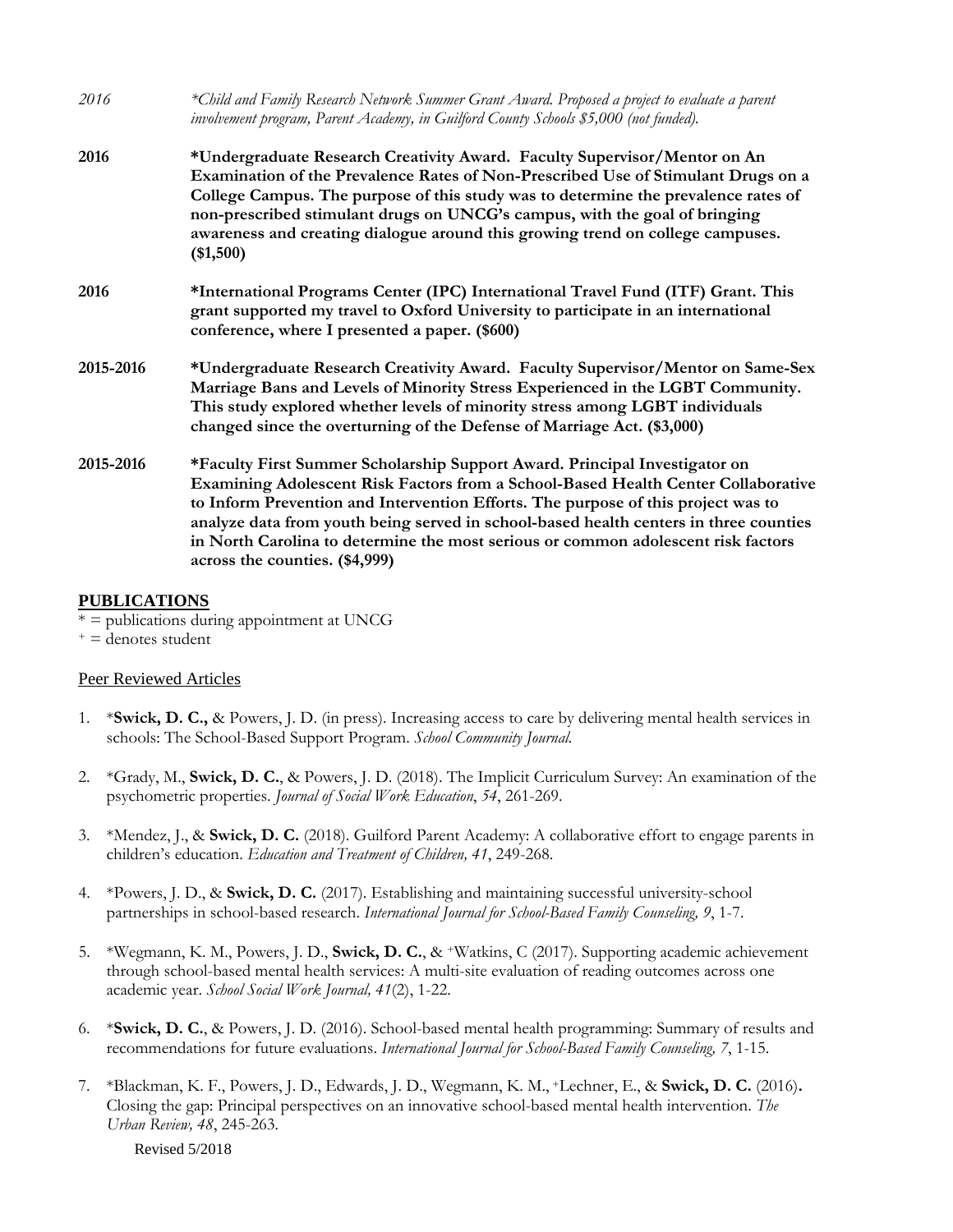- 8. \*Powers, J. D., **Swick, D. C.**, +Sneed, C., & Wegmann, K. (2016). Supporting prosocial development through school-based mental health services: A multi-site evaluation of social and behavioral outcomes across one academic year*. Social Work in Mental Health, 14*, 22-41.
- 9. \***Swick D. C.**, Powers, J. D., Wegmann, K. M., & +Watkins, C. S. (2015). Promoting academic achievement through school-based mental health programming: Evaluation of math outcomes across one academic year*. Journal of Behavioral and Social Sciences, 2*(2), 113-123.
- 10. \*Powers, J. D., & **Swick, D. C.** (2014). Empirically supported mental health interventions with groups: Using research to support vulnerable students in schools. *Clinical Social Work Journal, 42*, 143-150.
- 11. \*Powers, J. D., Wegmann, K. M., Blackman, K. F., & **Swick, D.** (2014)*.* Increasing awareness of common child mental health issues among elementary school staff. *Families in Society, 95*, 43-50.
- 12. \*Wegmann, K. M., Powers, J. D., Blackman, K. F., & **Swick, D.** (2014). Increasing access to mental health services in schools through community engaged research: Results from a one-year pilot project. *School Social Work Journal*, *39,* 73-89.
- 13. \*Farrell, A. F., Bowen, G. L., & **Swick, D. C.** (2014). Network supports and resiliency among US military spouses with children with special health care needs. *Family Relations, 63*, 55-70.
- 14. Hollingsworth, L. D., **Swick, D. C.**, & Choi, J. (2013). The role of positive and negative social interactions in child custody outcomes: Voices of U.S. women with serious mental illness. *Qualitative Social Work, 12*, 153-159.
- 15. Powers, J. D., & **Swick, D. C.** (2012). Straight talk from recent grads: Tips for successfully surviving your doctoral program. *Journal of Social Work Education, 48*, 389-394.
- 16. +Nealy, C. E., +O'Hare, L., Powers, J. D., & **Swick, D.C.** (2012). The impact of Autism Spectrum Disorders on the family: A qualitative study of mothers' perspectives. *Journal of Family Social Work, 15*, 187- 201.
- 17. Powers, J. D., & **Swick, D. C.** (2011). Straight talk from recent grads: Grant writing tips for new investigators. *Academic Leadership Journal, 9*(2).
- 18. Powers, J. D., & **Swick, D. C.** (2011). Tips for new scholars on academic publishing. *Academic Leadership Journal, 9*(1).
- 19. DeRosier, M. E., **Swick, D. C.**, Davis, N., McMillen, J., & Matthews, R. (2010). The efficacy of a social skills group intervention for improving social behaviors in children with high functioning autism spectrum disorders. *Journal of Autism and Developmental Disorders, 41,* 1033-1043.
- 20. Hollingsworth, L. D., Bybee, D., Johnson, E. I., & **Swick, D. C.** (2010). A comparison of caseworker characteristics in public and private care agencies. *Children and Youth Services Review, 32*, 578-584*.*
- 21. **<sup>+</sup>**Brodersen, M., **Swick, D.**, & Richman, J. (2009). Risks and mitigating factors in decisions to accept students with criminal records. *Journal of Social Work Education, 54*, 349-364.

#### Book Chapters

1. \*Powers, J. D., **Swick, D. C.**, & Cherry, J. (2016) Special education. In L. Villarreal Sosa, T. Cox, & M. Alvarez (Eds.), *School social work: National perspectives on practice in schools*. New York: Oxford University Press.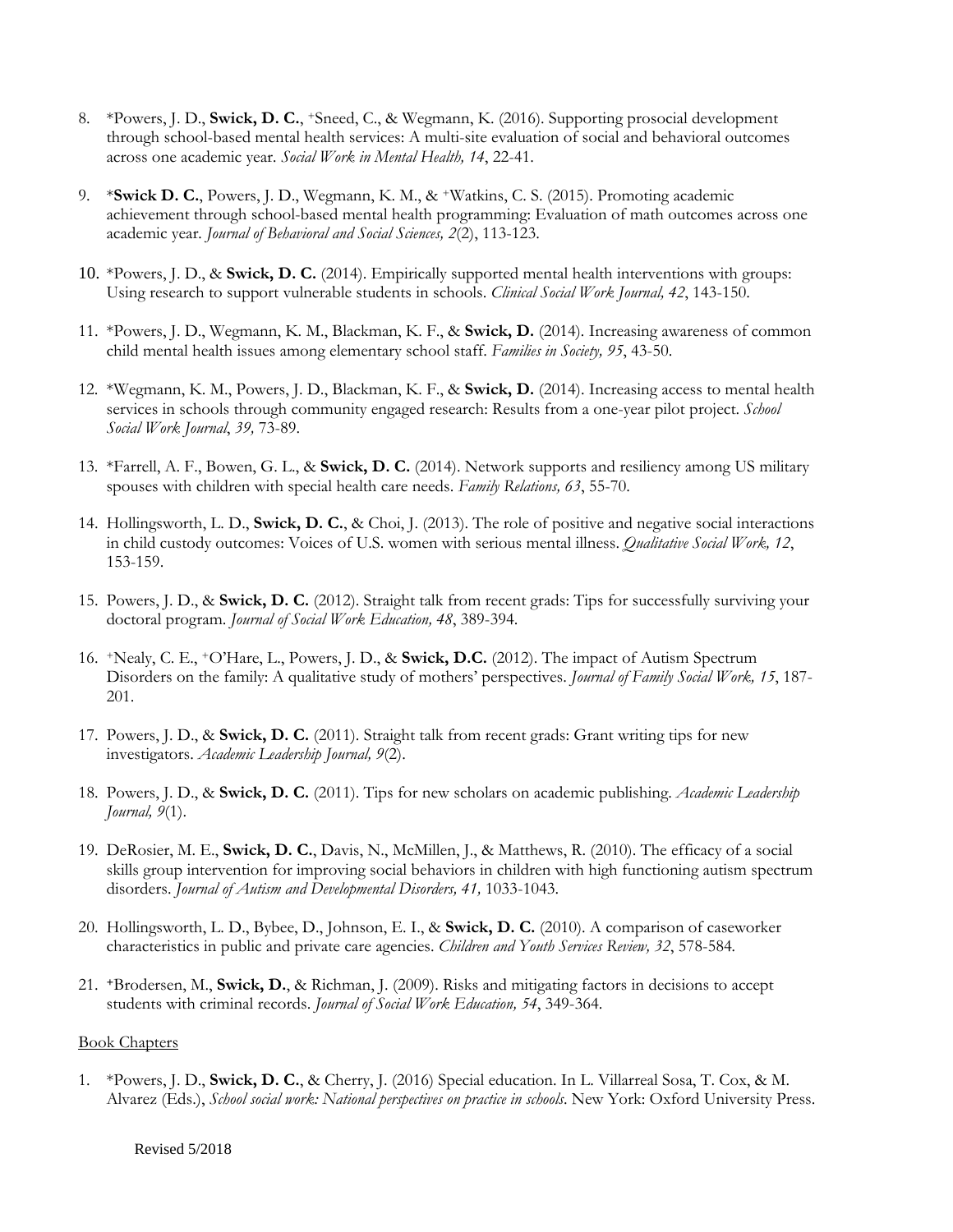- 2. \*Bowen, G. L., Martin, J. A., Mancini, J. A., & **Swick, D.** (2015). Community capacity and the psychological well-being of married United States Air Force members. In R. Moelker, M. Andres, G. Bowen, & P. Manigart (Eds.), *Military families and war in the 21st century: Comparative perspectives* (pp. 210-226). Abingdon Oxon: Routledge.
- 3. **\*Swick, D. C.**, Bowen, G. L., & Allen-Meares, P. (2014). Perspectives in school social work services. In P. Allen-Meares (Ed.), *Social work services in schools* (7th ed., pp. 54-73). Boston: Pearson Education, Inc.
- 4. \*Bowen, G. L., & **Swick, D. C.** (2013). Using the School Success Profile to assess outcomes. In C. Franklin, M. B. Harris, & P. Allen-Meares (Eds.), *The school services sourcebook: A guide for school-based professionals* (2nd ed., pp. 915-924). New York: Oxford University Press.
- 5. Pukkila, P. J., DeCosmo, J., **Swick, D. C.**, & Arnold, M.S. (2007). How to engage in collaborative curriculum design to foster undergraduate inquiry and research in all disciplines. In K. K. Karukstis & T. Elgren (Eds.), *How to design, implement, and sustain a research-supportive undergraduate curriculum: A compendium of successful curricular practices for faculty and institutions engaged in undergraduate research*. Washington, DC: Council on Undergraduate Research.
- 6. **Swick, D. C.**, Head-Reeves, D. M., & Barbarin, O. A. (2006). Building relationships between diverse families and school personnel. In C. Franklin, M.B. Harris, & P. Allen-Meares (Eds.), *The school services sourcebook: A guide for school-based professionals*. New York: Oxford University Press.

#### Research Reports and Briefs

- 1. \*Mendez, J., & **Swick, D. C.** (2016). *Guilford County Schools Parent Ambassador Program: An evaluation of program implementation and effectiveness*. Executive Summary and Report for Guilford County Schools.
- 2. **\*Swick, D. C.**, Wegmann, K., & Powers, J. D. (2015). *School-Based Support Program 2012-13 outcomes.* Executive Summary and Report for Durham Public Schools.
- 3. \*Farrell, A. F., Bowen, G. L., & **Swick, D. C.** (2014, June). *Network supports and resiliency among US military spouses with children with special health care needs* (Syracuse University Institute for Veterans and Military Families Research Brief).
- 4. \*Powers, J. D., **Swick, D. C.**, Wegmann, K. M., & Watkins, C. S. (2014). *School-Based Support 2011-12 quantitative outcomes*. Executive Summary and Report for Durham Public Schools.
- 5. DeRosier, M. E., Davis, N.O., **Swick, D.**, & McMillen, J. S. (2009). *Adapting evidence-based social skills training for high functioning autism: Final report to the National Institute of Mental Health. Cary, NC: 3C Institute.*

#### Publications Under Review

- 1. **\*Swick, D. C.**, Powers, J. D., & +Doyle, C. (under review). How to overcome barriers to school-based family counseling. In B. Gerrard, M. Carter, & D. Ribera (Eds.), *School-based family counseling: A practitioner's guide*.
- 2. **\*Swick, D. C.** (revise and resubmit). A theoretical foundation to support parent involvement in children's school readiness.
- 3. \*Powers, J. D., & **Swick, D. C** (under review)**.** *School social work.* In S. Knapp & E. Scanlon (Eds.), *Introduction to Social Work*. Sage Publishing.
- 4. +Citty, J., & **Swick, D. C.** (under review). Minority stress levels and same-sex marriage legislation.

#### Articles in Development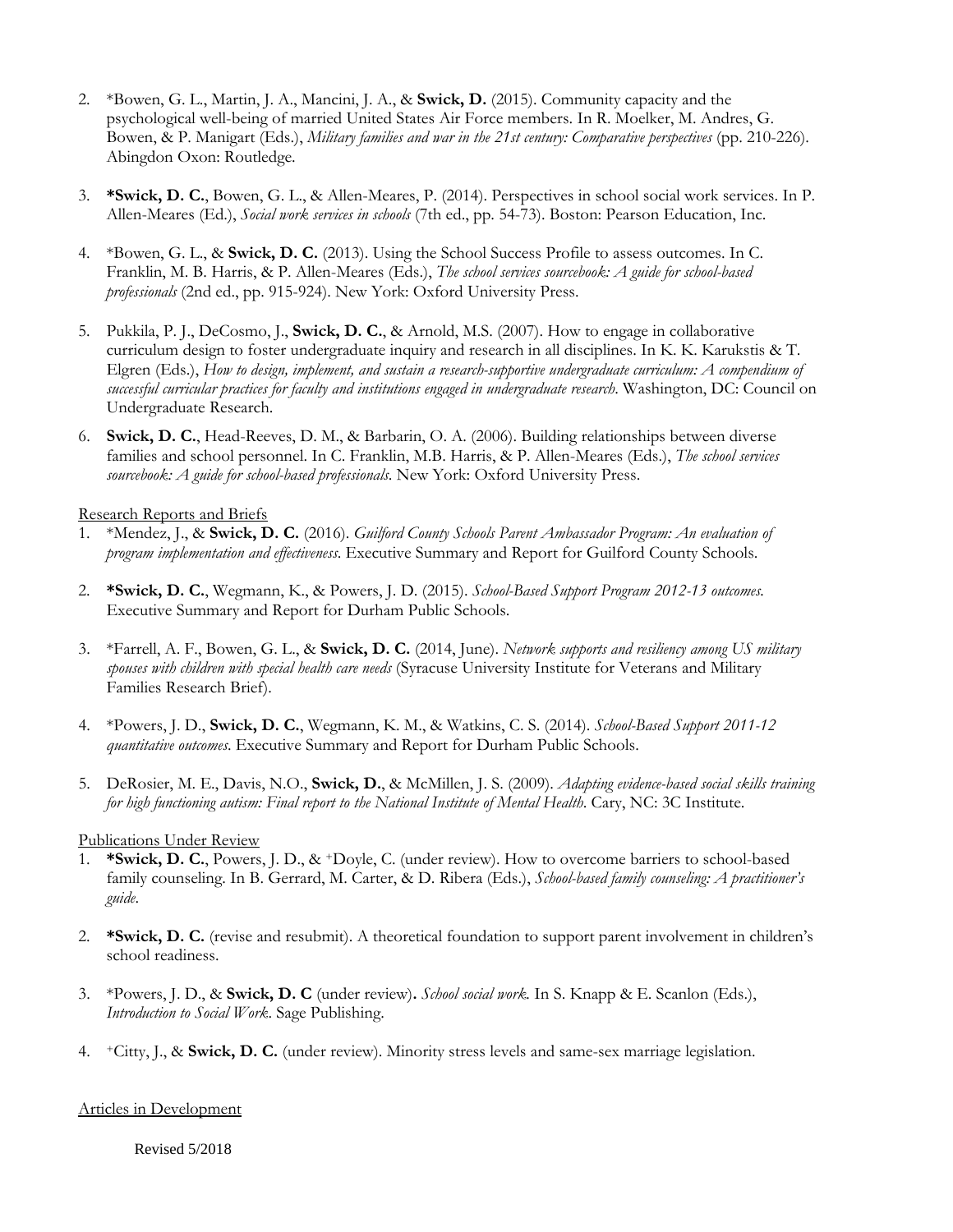- 1. **\*Swick, D. C.,** Daniel, S., DeMason, C. Hill, P., & Mayfield, A. (in preparation). Cross county collaborative for examining adolescent risk factors to inform mental health prevention and intervention efforts*.*
- 2. **\*Swick, D. C.,** & Barbarin, O. (in preparation). Parent involvement and children's early literacy skills.
- 3. **\*Swick, D. C.,** & Barbarin, O. (in preparation). Parent involvement and the home-school relationship.
- 4. **\*Swick, D. C.,** & Kimberg, D. (in preparation). Empowering at-risk students through intensive academic programming, in-school advocacy, and support: Student U.

## **PROFESSIONAL PRESENTATIONS**

- $* =$  presentations during appointment at UNCG
- $+ =$  denotes student
- 1. \***Swick, D. C.**, & Powers, J. D. (2018, October). *Overcoming barriers to School-Based Family Counseling.* Paper to be presented at the Annual Conference on Advancing School Mental Health, Las Vegas, NV.
- 2. **\*Swick, D. C.**, Daniel, S., DeMason, C., Hill, P., & Mayfield, A. (2017, December). *Multi-community risk assessment collaboration in North Carolina*. Poster presented at the North Carolina School-Based Health Alliance Conference, Winston-Salem, NC.
- 3. \***Swick, D. C.**, & Powers, J. D. (2017, October). *Recommendations for successfully establishing university-school partnerships and evaluating school-based mental health programs*. Paper presented at the Annual Conference on Advancing School Mental Health, Washington DC.
- 4. \*Nsonwu, M., & **Swick, D. C.** (2017, May). *Choosing a research design*. Invited workshop at the Faculty Writing and Research Boot Camp, North Carolina A&T State University, Greensboro, NC.
- 5. \*+Barber, M., **+**Hill, D., Mendez, J., & **Swick, D. C.** (2017, March). *Guilford County Schools Parent Ambassador program: Parent engagement*. Poster presented at the Southeastern Psychological Association Annual Meeting, Atlanta, GA.
- 6. \*+Citty, J., & **Swick, D. C.** (2016, October). *Minority stress levels and same-sex marriage legislation*. Poster presented at the Child and Family Research Network's Healthy Relationships, Healthy Lives Conference, Greensboro, NC.
- 7. \*Powers, J. D., & **Swick, D. C.** (2016, October). *School leaders' perspectives on an innovative school based mental health intervention*. Paper presented at the Annual Conference on Advancing School Mental Health, San Diego, CA.
- 8. **\*Swick, D. C.** (2016, August). *The School-Based Support Program: Evaluation results*. Invited presentation at the Oxford Symposium on School-Based Family Counseling, Oxford, England.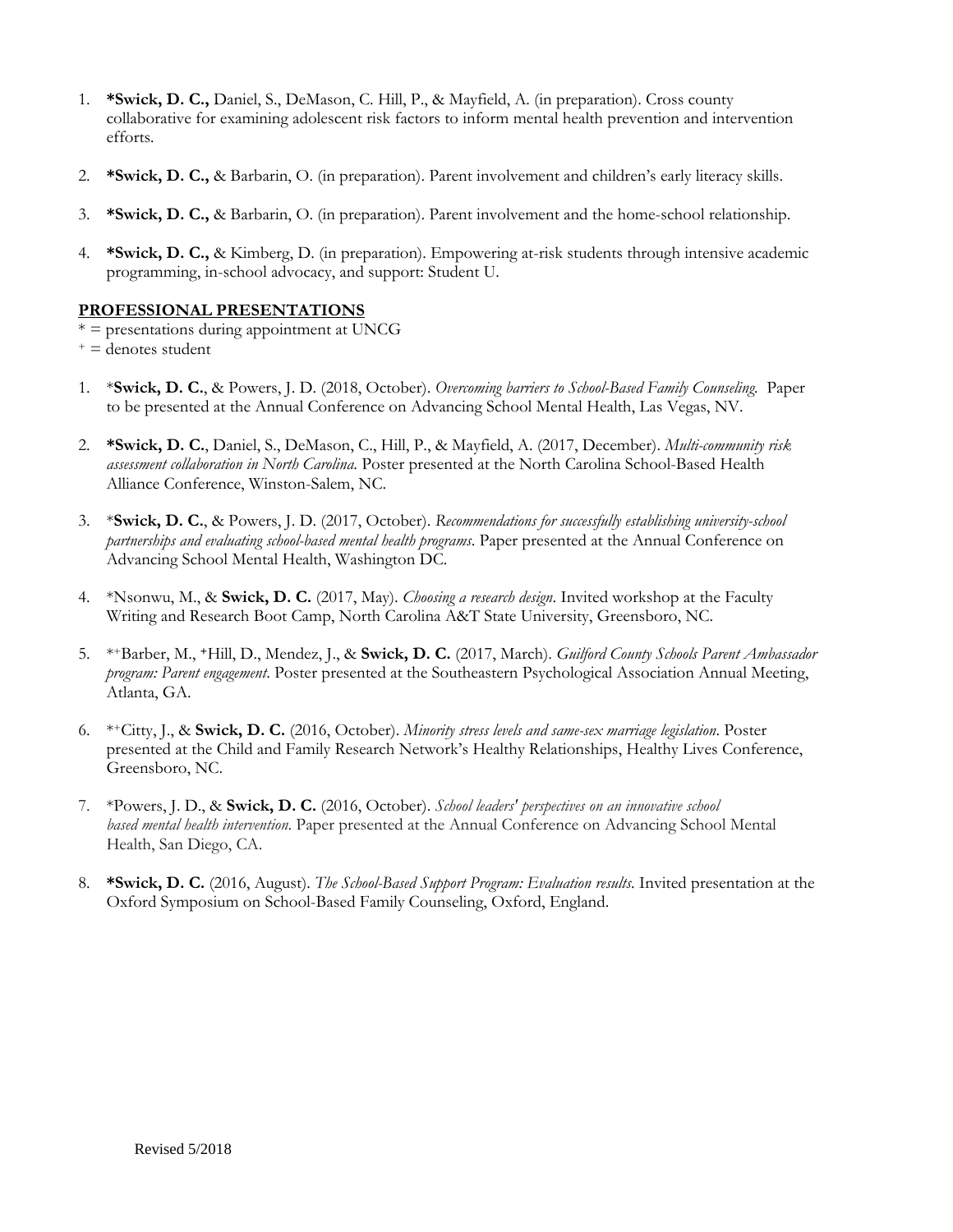- 9. \*+Stiles, C., & **Swick, D. C.** (2016, March). *An examination of the prevalence rates of non-prescribed stimulant drug use on a college campus.* Poster presented at the Thomas Undergraduate Research and Creativity Expo, Greensboro, NC.
- 10. \*Daniel, S., DeMason, C., Hill, P., **Swick, D. C.**, +Yang, T., Davis, C., & Mayfield, A. (2015, November). *Cross county collaborative for examining adolescent risk factors to inform mental health prevention and intervention efforts*. Paper presented at the Annual Conference on Advancing School Mental Health, New Orleans, LA.
- 11. **\*Swick, D. C.**, Powers, J. D., & Wegmann, K. (2015, October). *The evaluation of the School-Based Support Program on academic and social/behavioral outcomes*. Poster presented at the Annual Program Meeting of the Council on Social Work Education, Denver, CO.
- 12. \*Powers, J. D., **Swick, D. C.**, & Grady, M. (2015, October). *Measuring the implicit curriculum: Psychometric properties of the implicit curriculum survey*. Paper presented at the Annual Program Meeting of the Council on Social Work Education, Denver, CO.
- 13. **\*Swick, D. C.** (2015, May). *Development and evaluation of the School-Based Support Program*. Invited plenary speaker at the North Carolina School-Based Health Alliance Conference, Winston-Salem, NC.
- 14. **\*Swick, D. C.**, Wegmann, K. W., Powers, J. D., & **+**Watkins-Sneed, C. (2015, January). *Supporting academic achievement through school-based mental health: Evaluation of multi-site math and reading outcomes*. Paper presented at the annual meeting of the Society for Social Work and Research, New Orleans, LA.
- 15. \*Farrell, A., Bowen, G. L., & **Swick, D. C.** (2013, November). *Fitness and resiliency in military spouses with children with special needs*. Poster presented at the annual meeting of National Council on Family Relations (NCFR), San Antonio, TX.
- 16. **\*Swick, D. C.**, **+**Wegmann, K., & Powers, J. (2013, October). *Supporting academic success through school-based mental health: First year multisite math outcomes*. Paper presented at the Annual Program Meeting of the Council on Social Work Education, Dallas, TX.
- 17. **\*Swick, D. C.**, Powers, J., **+**Wegmann, K., **+**Sneed, C., Cherry, J., & Laney, B. (2013, October). *Comprehensive school-based mental health: Outcomes from an innovative multi-system partnership program*. Paper presented at the Annual Conference on Advancing School Mental Health, Arlington, VA.
- 18. Powers, J. D., **+**Wegmann, K. M., **+**Blackman, K. F., & **Swick, D. C.** (2012, November). *Design and evaluation of successful mental health training for school staff*. Poster presented at the Annual Program Meeting of the Council on Social Work Education, Washington DC.
- 19. Grady, M. D., Powers, J. D., Naylor, S. M., & **Swick, D. C.** (2012, November). *Measuring the implicit curriculum: Survey development, pilot results and psychometric properties*. Administrative and Curriculum Workshop at the Annual Program Meeting of the Council on Social Work Education, Washington DC.
- 20. Powers, J. D., **+**Wegmann, K. M., **+**Blackman, K. F., & **Swick, D. C.** (2012, October). *Increasing access to mental health services in schools through community engaged research: Results from a one-year pilot program*. Poster presented at the 17th Annual Conference of Advancing School Mental Health, Salt Lake City, Utah.
- 21. **Swick, D. C.**, Bowen, G. L., Mancini, J. A., & **+**Arnold, A. L. (2012, October). *Construct validity of a community capacity measure: Implications for intervention research*. Paper symposium presented at the annual meeting of National Council on Family Relations (NCFR), Phoenix, AZ.
- 22. Farrell, A. F., Bowen, G. L., & **Swick, D. C.** (2012, October). *Informal network support and resiliency among US Air Force civilian parents with children with special needs: Empirical testing of the theory of community action and change*.